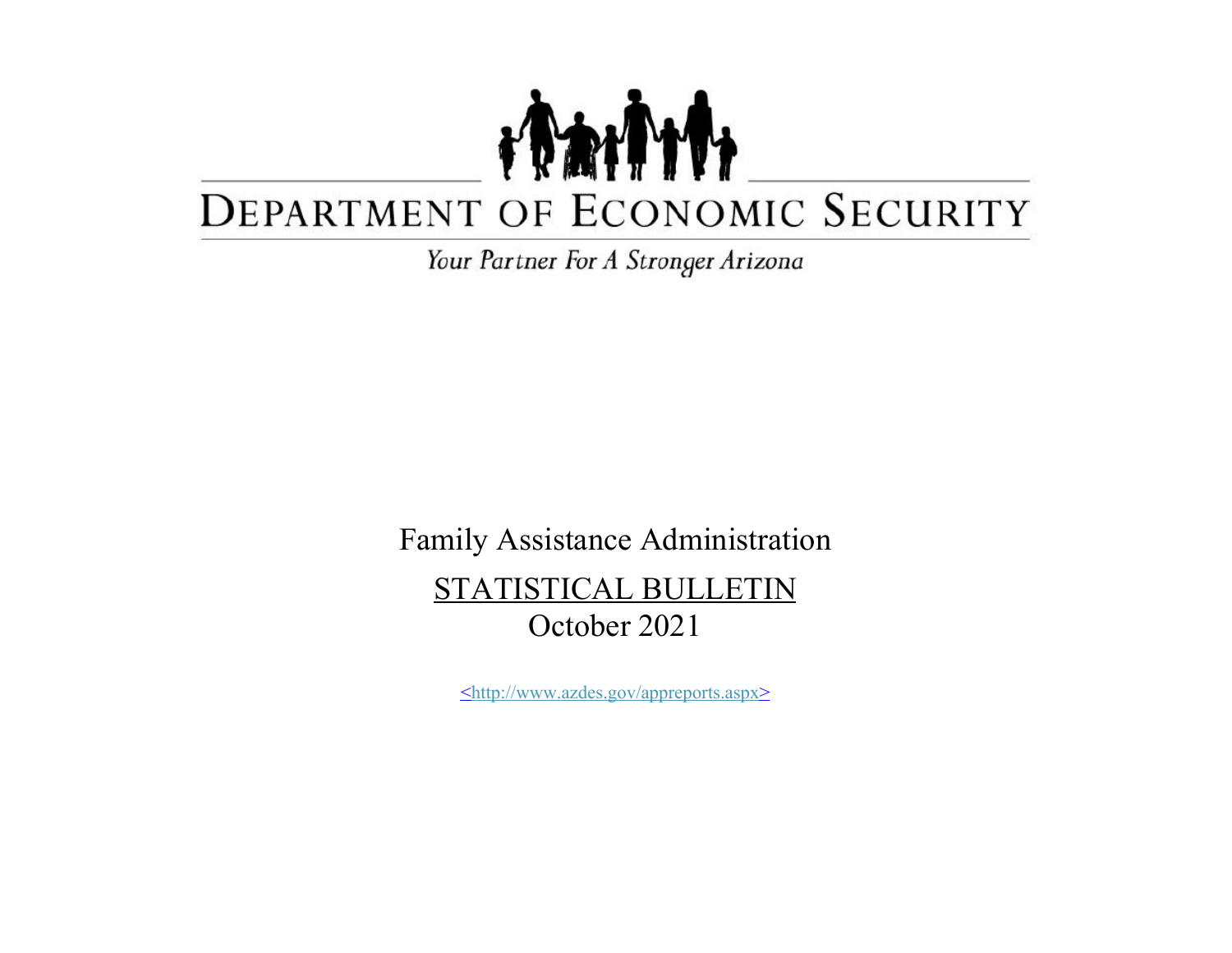

\*Includes prior month totals

| <b>Excludes</b>                                    | <b>Includes</b>                                                         | <b>Tribal</b>      |       |                   |                 |
|----------------------------------------------------|-------------------------------------------------------------------------|--------------------|-------|-------------------|-----------------|
|                                                    |                                                                         | <b>Tribe</b>       | Cases | <b>Recipients</b> | <b>Payments</b> |
| Grant Diversion totals of: 233<br>Cases; \$183,302 | TANF Child Only: 4,022 Cases; 6,847 Children; \$808,822                 | Hopi               | 48    | 121               | \$9,114         |
|                                                    | Unemployed Two Parent Program: 291 Cases; 1,139<br>Recipients; \$84,685 | Pascua Yaqui       | 97    | 293               | \$30,931        |
|                                                    |                                                                         | <b>Salt River</b>  | 19    | 49                | \$4,690         |
|                                                    |                                                                         | <b>Grand Total</b> | 164   | 463               | \$44,735        |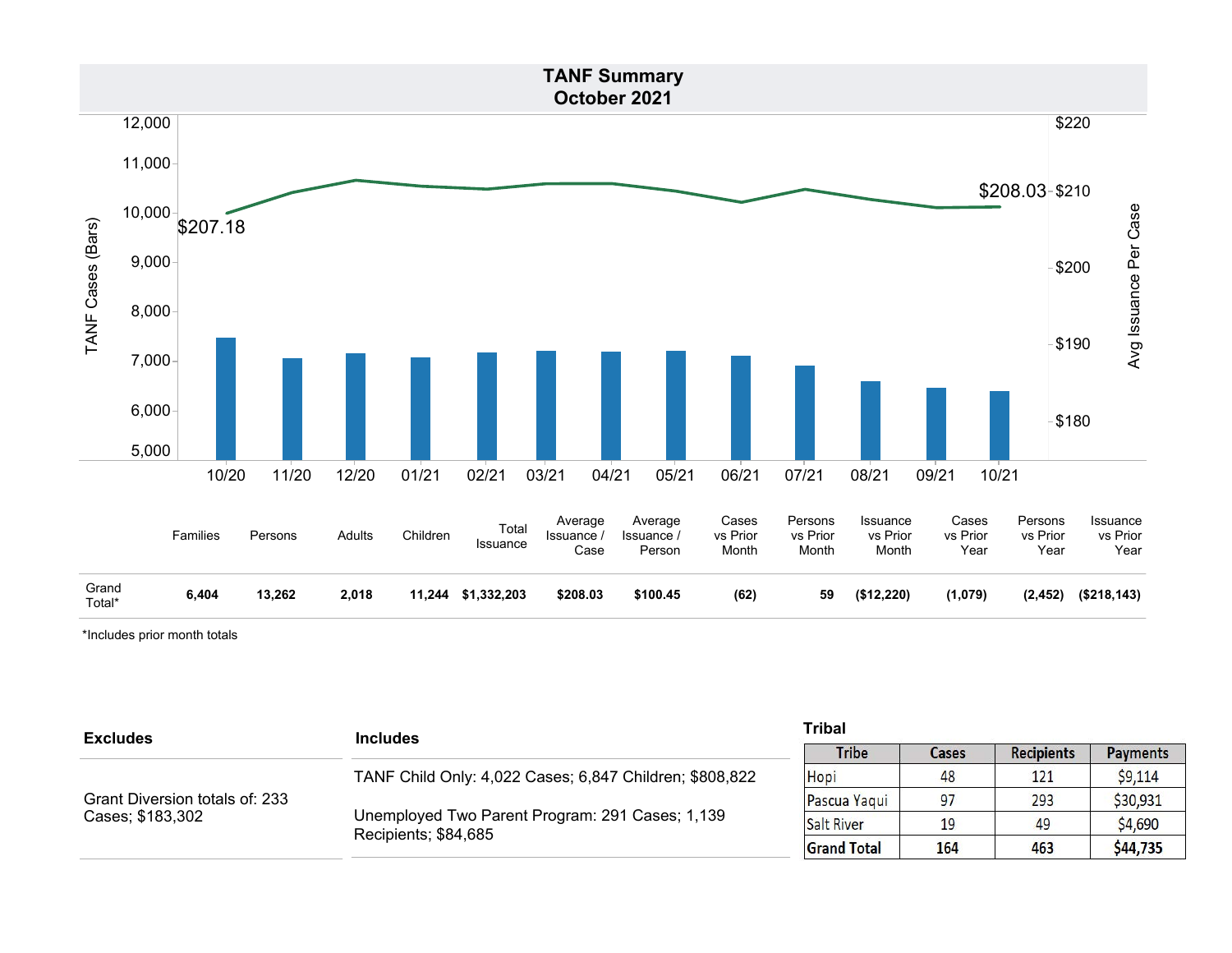

\*Includes prior month totals. (2/19 SNAP benefits paid out in 1/19 are included in 2/19 numbers.)

FF Coronavirus Response Act - H.R. 6201 adjustments:

 - Includes: Emergency Allotments to bring households up to the maximum benefit totaled \$65,756,646 issued, 340,231 families, and 705,417 persons. SNAP Households received a minimum EA benefit of \$95 beginning in April 2021. The increase in average issuance per case in May 2021 is due in part to EA benefits issued in May for the month of April.

 - Excludes: P-EBT (Pandemic School Meals Replacement and Child Care Replacement) Program benefits are not SNAP benefits and are excluded. \$5,590,309 issued, 10,445 families, and 13,961 children. P-EBT families also receiving SNAP are included in families, persons, and children, but benefits issued are excluded.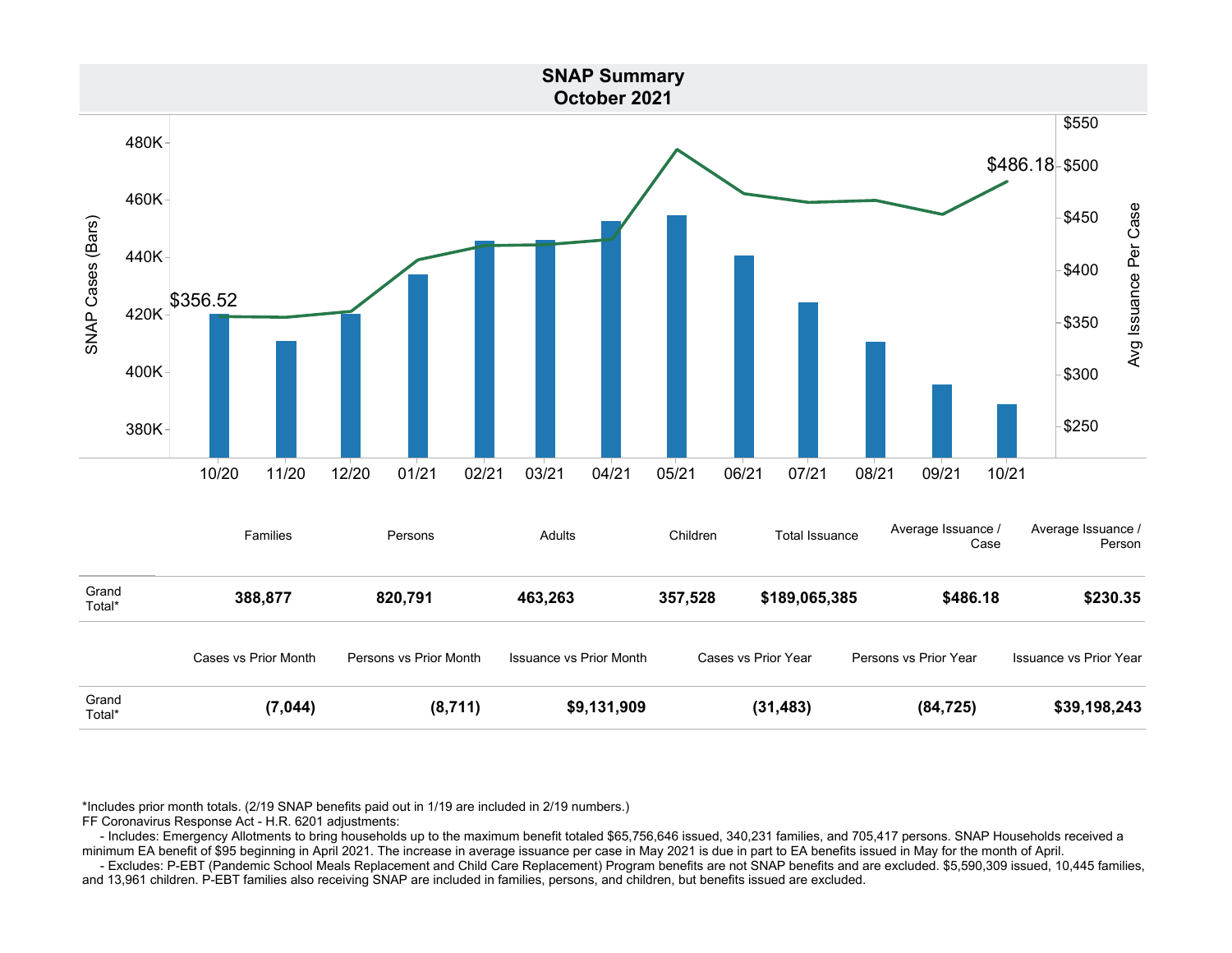

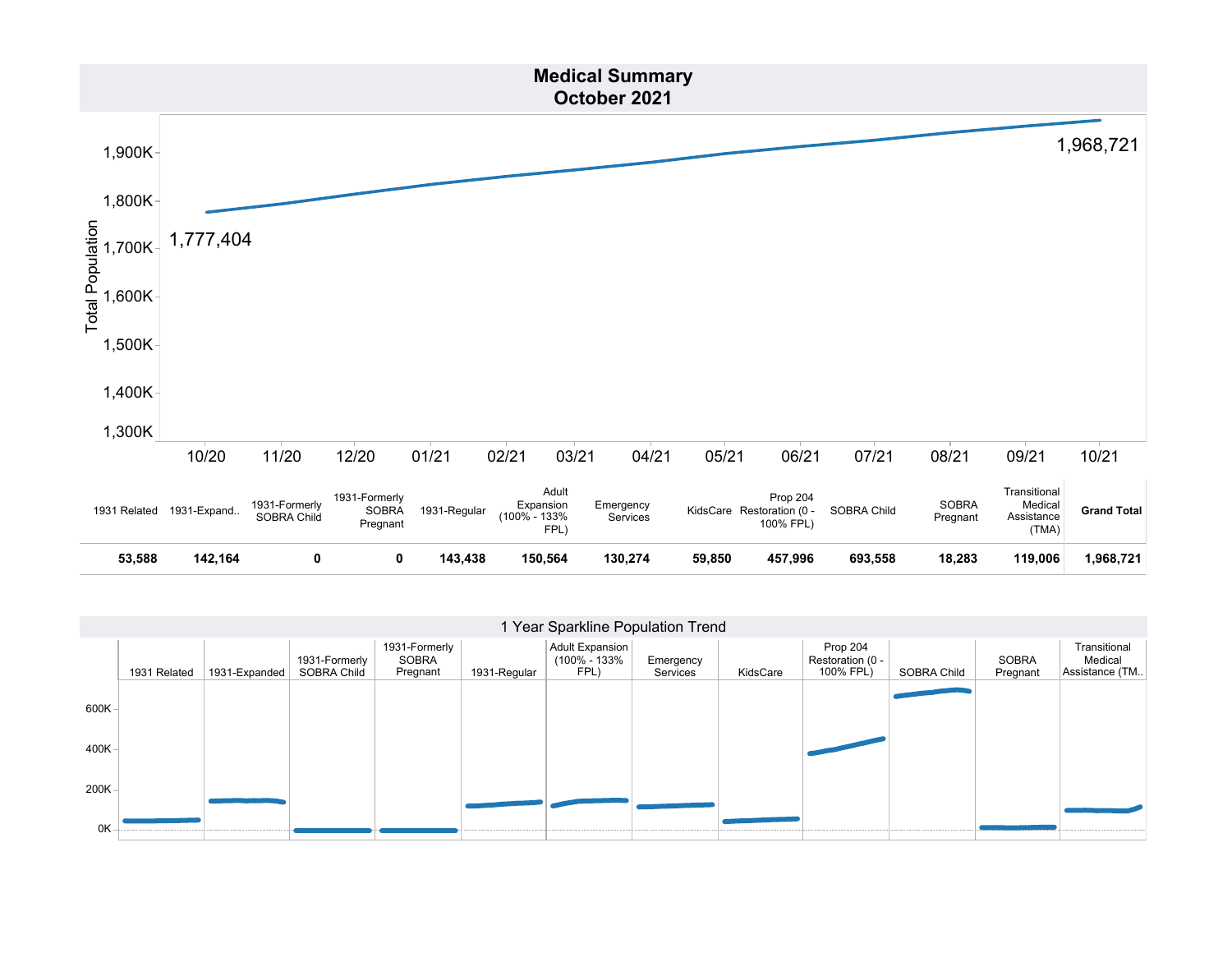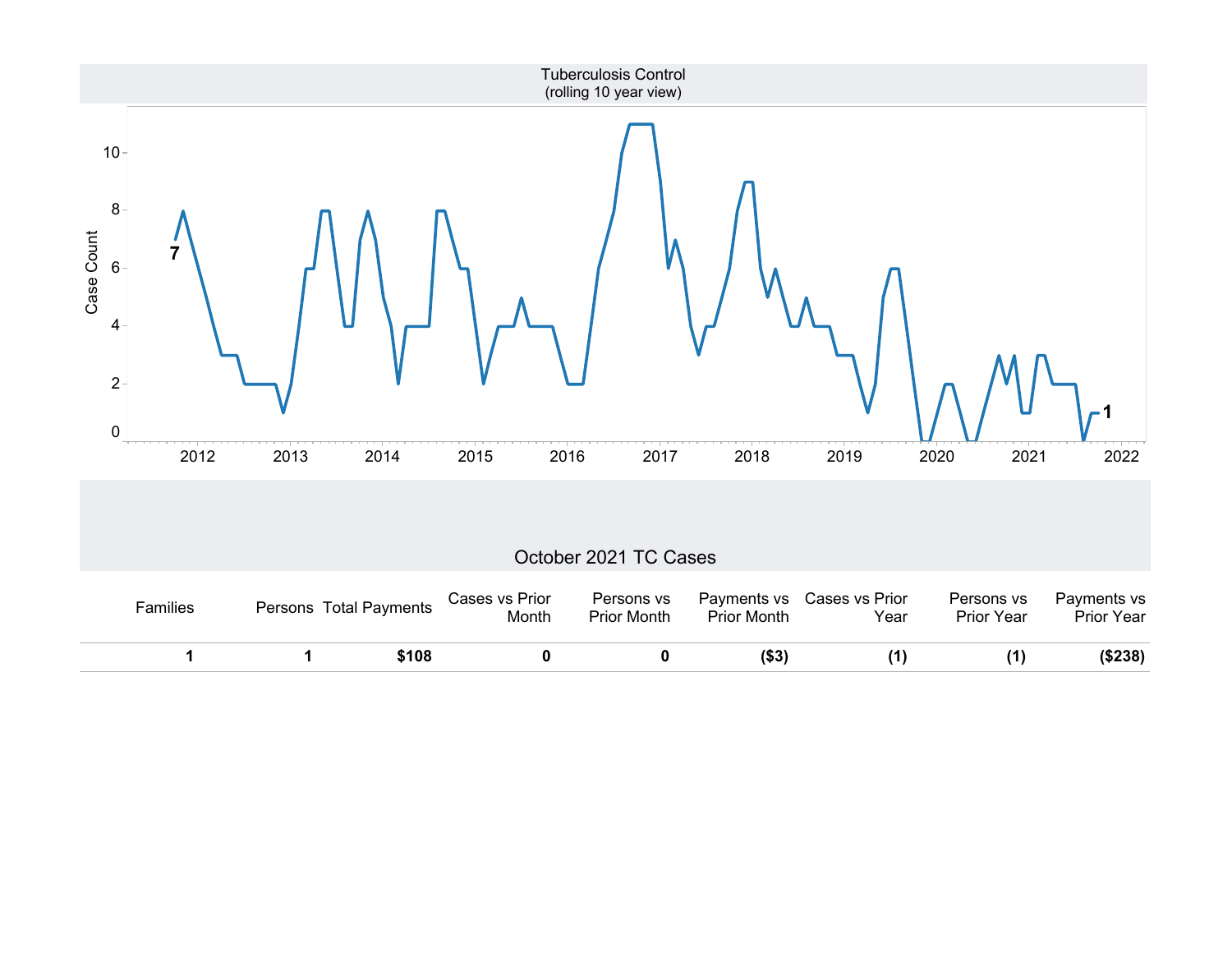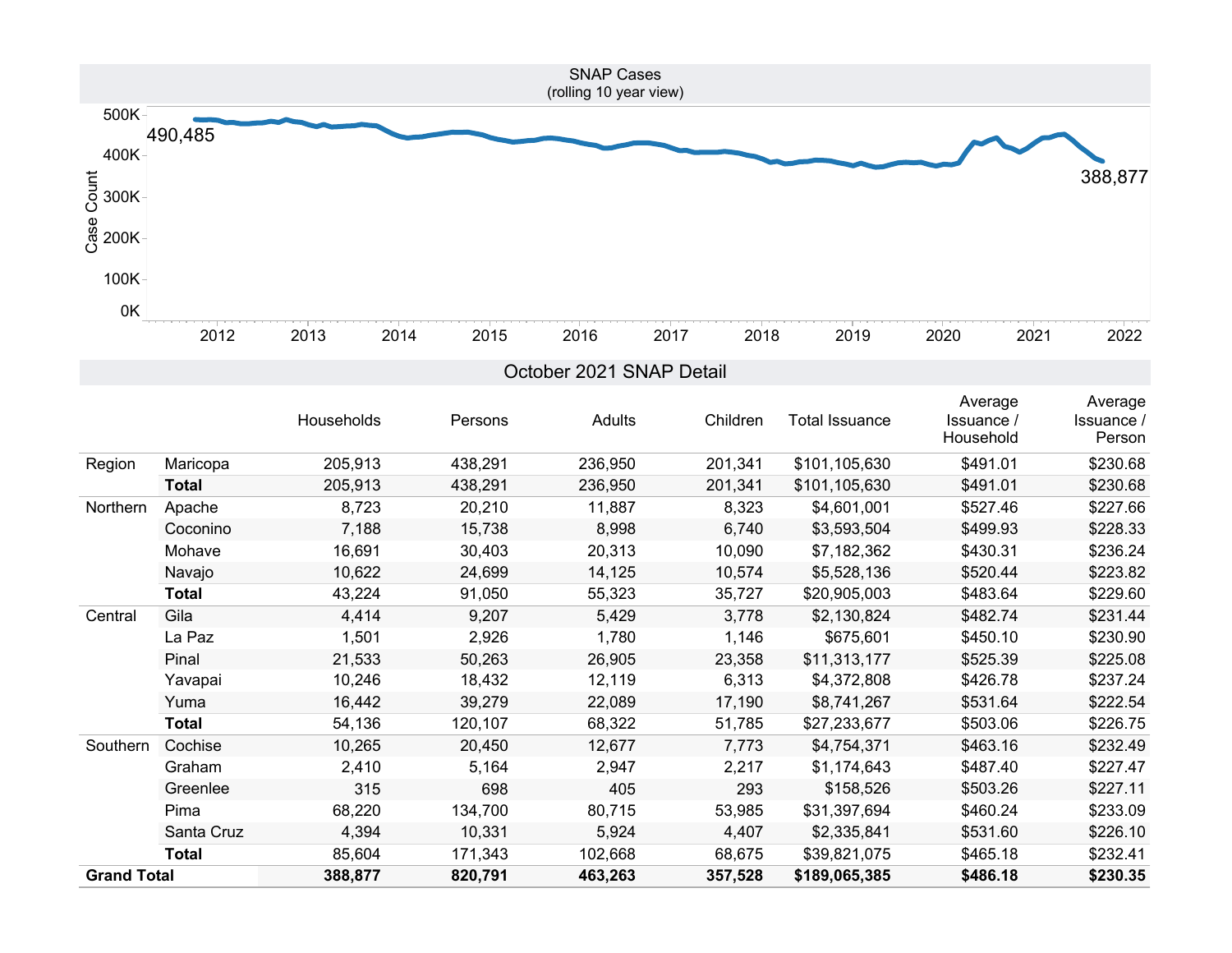

|                    |              | Households | Persons | Adults         | Children | <b>Total Issuance</b> | Average<br>Issuance /<br>Household | Average<br>Issuance /<br>Person |
|--------------------|--------------|------------|---------|----------------|----------|-----------------------|------------------------------------|---------------------------------|
| Region             | Maricopa     | 3,434      | 7,251   | 1,180          | 6,071    | \$715,717             | \$208.42                           | \$98.71                         |
|                    | Total        | 3,434      | 7,251   | 1,180          | 6,071    | \$715,717             | \$208.42                           | \$98.71                         |
| Northern           | Apache       | 20         | 44      |                | 37       | \$3,652               | \$182.60                           | \$83.00                         |
|                    | Coconino     | 58         | 121     | 23             | 98       | \$12,771              | \$220.19                           | \$105.55                        |
|                    | Mohave       | 254        | 533     | 81             | 452      | \$53,383              | \$210.17                           | \$100.16                        |
|                    | Navajo       | 85         | 177     | 32             | 145      | \$18,609              | \$218.93                           | \$105.14                        |
|                    | <b>Total</b> | 417        | 875     | 143            | 732      | \$88,415              | \$212.03                           | \$101.05                        |
| Central            | Gila         | 49         | 97      | 5              | 92       | \$10,069              | \$205.49                           | \$103.80                        |
|                    | La Paz       | 12         | 29      | $\overline{2}$ | 27       | \$2,756               | \$229.67                           | \$95.03                         |
|                    | Pinal        | 444        | 991     | 110            | 881      | \$94,331              | \$212.46                           | \$95.19                         |
|                    | Yavapai      | 141        | 245     | 21             | 224      | \$26,712              | \$189.45                           | \$109.03                        |
|                    | Yuma         | 165        | 373     | 74             | 299      | \$35,556              | \$215.49                           | \$95.32                         |
|                    | <b>Total</b> | 811        | 1,735   | 212            | 1,523    | \$169,424             | \$208.91                           | \$97.65                         |
| Southern           | Cochise      | 149        | 287     | 43             | 244      | \$30,760              | \$206.44                           | \$107.18                        |
|                    | Graham       | 32         | 64      | $\overline{2}$ | 62       | \$7,056               | \$220.50                           | \$110.25                        |
|                    | Greenlee     | 9          | 11      | $\Omega$       | 11       | \$1,521               | \$169.00                           | \$138.27                        |
|                    | Pima         | 1,504      | 2,943   | 421            | 2,522    | \$309,744             | \$205.95                           | \$105.25                        |
|                    | Santa Cruz   | 48         | 96      | 17             | 79       | \$9,566               | \$199.29                           | \$99.65                         |
|                    | <b>Total</b> | 1,742      | 3,401   | 483            | 2,918    | \$358,647             | \$205.88                           | \$105.45                        |
| <b>Grand Total</b> |              | 6,404      | 13,262  | 2,018          | 11,244   | \$1,332,203           | \$208.03                           | \$100.45                        |